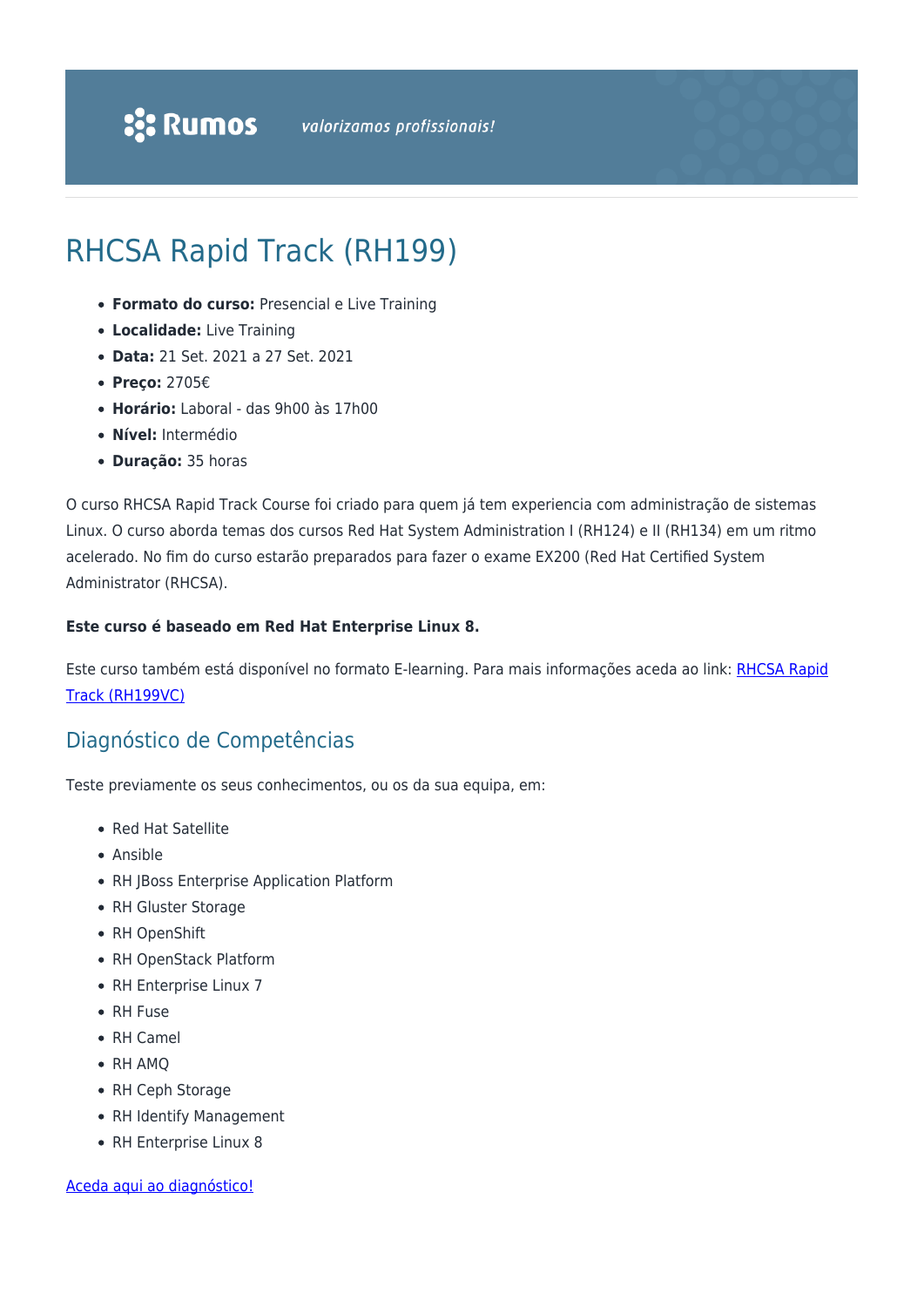## Curso Red Hat Linux Gratuito



# Destinatários

This course is geared toward Windows system administrators, network administrators, and other system administrators who are interested in supplementing current skills or backstopping other team members, in addition to Linux system administrators who are responsible for these tasks:

- Configuring, installing, upgrading, and maintaining Linux systems using established standards and procedures
- Providing operational support
- Managing systems for monitoring system performance and availability
- Writing and deploying scripts for task automation and system administration

# Pré-requisitos

- You will be expected to already understand fundamental Linux computing concepts and be ready to practice the Red Hat Enterprise Linux methods for performing system administration tasks. Significant field experience working with Linux as a system administrator is recommended.
- If you do not have experience with fundamental Linux computer concepts, we advise you to start with the [Red Hat System Administration I \(RH124\)](https://rumos.pt/curso/red-hat-system-administration-i-rh124-presencial-com-live-training/) course instead.

# **Objectivos**

- Package management with new repository structure and appstream modules
- Create storage devices, volumes, and file systems, including Stratis storage management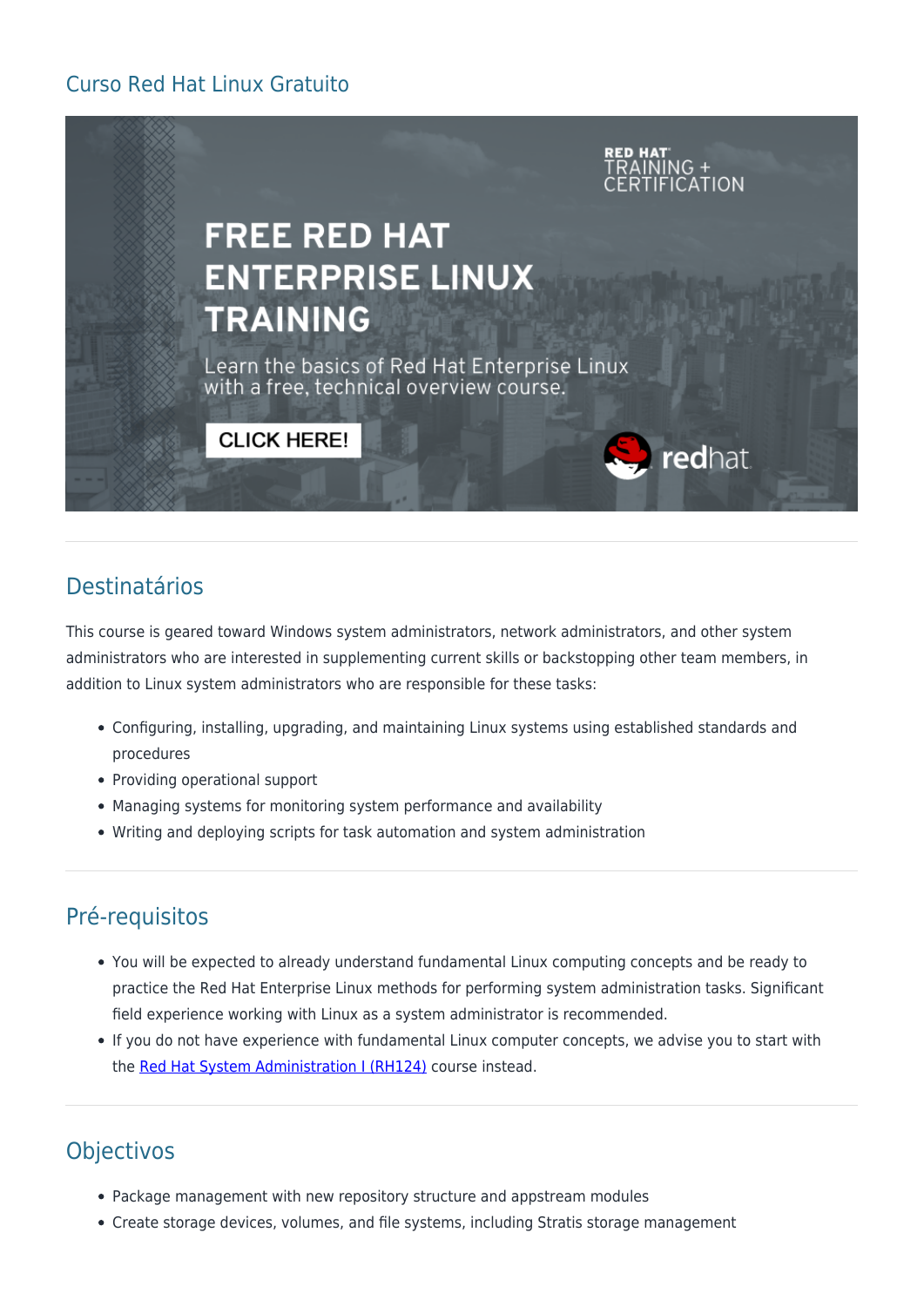- Configure network services and security
- Manage processes, scheduling, and tuning
- Manage users, groups, and authentication
- Perform server management with the Cockpit web management utility
- Troubleshoot and obtain support

#### **Benefits to the organization**

This course is intended to develop the skills needed for basic administration and configuration of Red Hat Enterprise Linux, introducing key command line concepts and enterprise-level tools and laying the foundation for the rapid deployment of Red Hat Enterprise Linux. The curriculum also introduces the basic administration skills needed for resolving configuration issues and integrating Red Hat Enterprise Linux systems with other existing environments.

This course establishes secure user and group administration and allows administrators to use available storage solutions more efficiently and securely. The rapid pace can quickly turn a computer professional with basic knowledge of Linux into a fully capable Linux administrator.

#### **Benefits to the individual**

As a result of attending this course, you should be able to perform essential Linux system administration tasks, including establishing network connectivity, managing physical storage, and executing basic security administration.

You should be able to demonstrate these skills:

- Access the command line locally and remotely
- Manage files from the command line
- Manage local users and groups
- Monitor and manage Linux processes
- Control services, daemons, and the boot process
- Manage tuning profiles for system performance
- Control access to files with file system permissions
- Analyze and store log files
- Configure and secure the OpenSSH service
- Install and update software packages and appstreams
- Manage Linux file systems and volumes
- Manage Linux networking and firewalls

### Programa

#### **Access systems and get help**

Log in to local and remote Linux systems, and investigate problem resolution methods provided through Red Hat Insights and support.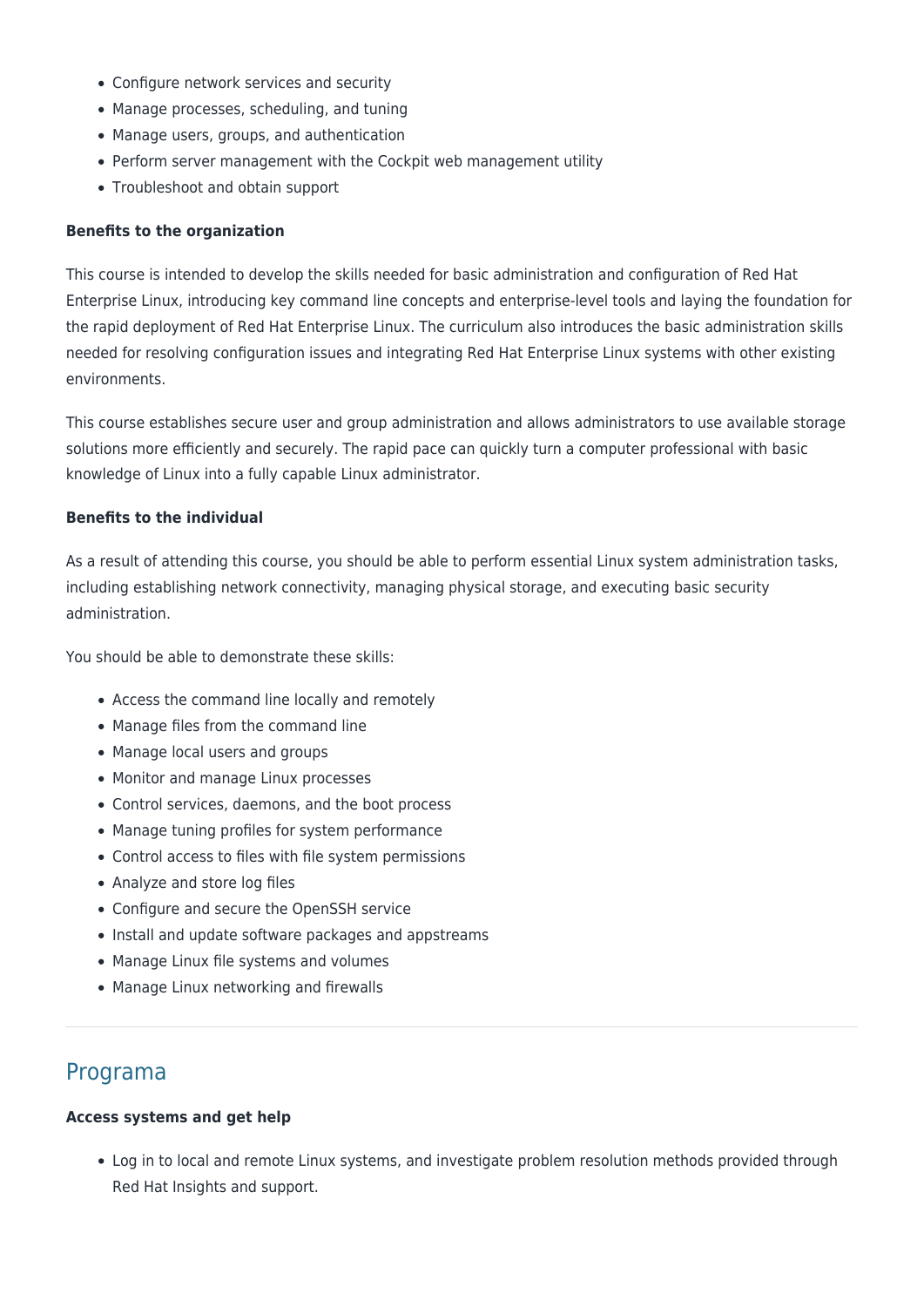#### **Navigate file systems**

Copy, move, create, delete, and organize files while working from the bash shell.

#### **Manage local users and groups**

Create, manage, and delete local users and groups and administer local password policies.

#### **Control access to files**

• Set Linux file system permissions on files and to interpret the security effects of different permission settings.

#### **Manage SELinux security**

• Protect and manage the security of a server by using SELinux.

#### **Tune system performance**

Evaluate and control processes, set tuning parameters, and adjust process scheduling priorities on a Red Hat Enterprise Linux system.

#### **Install and update software packages**

Download, install, update, and manage software packages from Red Hat and yum package repositories.

#### **Manage basic storage**

Create and manage storage devices, partitions, file systems, and swap spaces from the command line.

#### **Control services and the boot process**

Control and monitor network services, system daemons, and the boot process using systemd.

#### **Manage networking**

Configure network interfaces and settings on Red Hat Enterprise Linux servers.

#### **Analyze and store logs**

Locate and accurately interpret logs of system events for troubleshooting purposes.

#### **Implement advanced storage features**

Create and manage logical volumes containing file systems and swap spaces from the command line, and configure advanced storage features with Stratis and VDO.

#### **Schedule future tasks**

Schedule tasks to automatically execute in the future.

#### **Access network-attached storage**